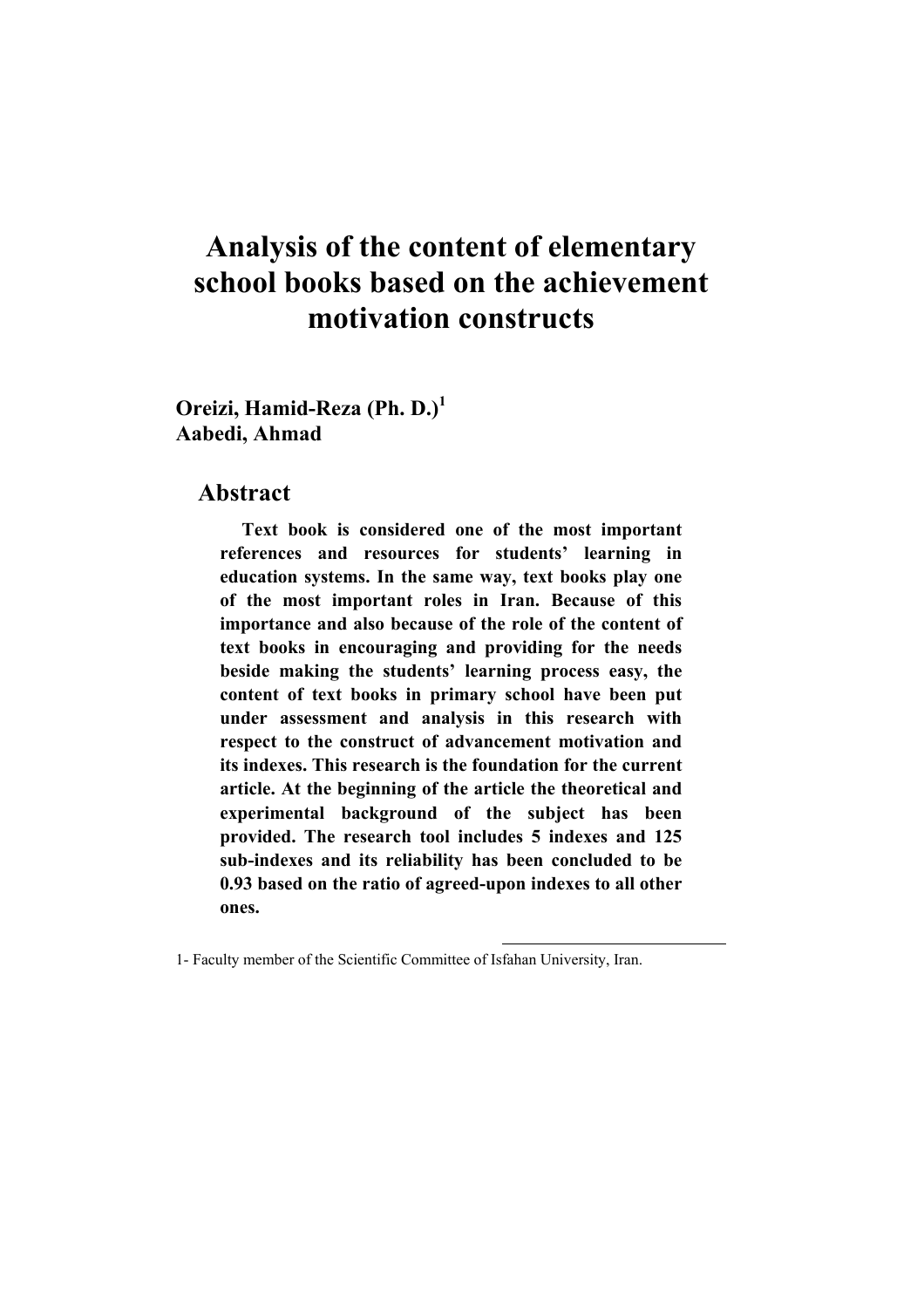**With regards to the findings and based on the resulted data from "content analysis forms" in the current research and the researches that have previously taken place in this field, it can be derived that: Mathematics and Experimental science books have to high extent paid attention to advancement motivation construct; Farsi literature, Religion, and Quran text books have to some extent paid attention to this matter; and Social Studies text books have been weak in paying attention to this matter. In elementary schools, it can also be said that grade 5 and 4 books have paid a lot of attention to advancement motivation construct and grade one and two have paid less attention to this matter.** 

**On top of this, most attention to the mentioned construct in elementary school books have been seen in grade 5 experimental sciences, grade 3 experimental sciences, grade 4 social studies, grade 3 religious and Quran studies, and grade 5 mathematics. And finally, least attention to this construct has been seen in grade one Quran studies, grade 3 social studies, grade one experimental sciences, grade 5 religious and Quran studies, and grade 4 Farsi literature.** 

**Key Words: Elementary school books, text books, motivation, education system, learning process, content analysis** 

#### **Introduction**

School book is one of the most important references and resources for students' learning in any education system. Along the same line, the school books play one of the most important roles in Iran as well and it is necessary to analyze these resources. A type of analysis, which is very beneficial and important for the curriculum planners, authors, and the elementary-school curriculum decision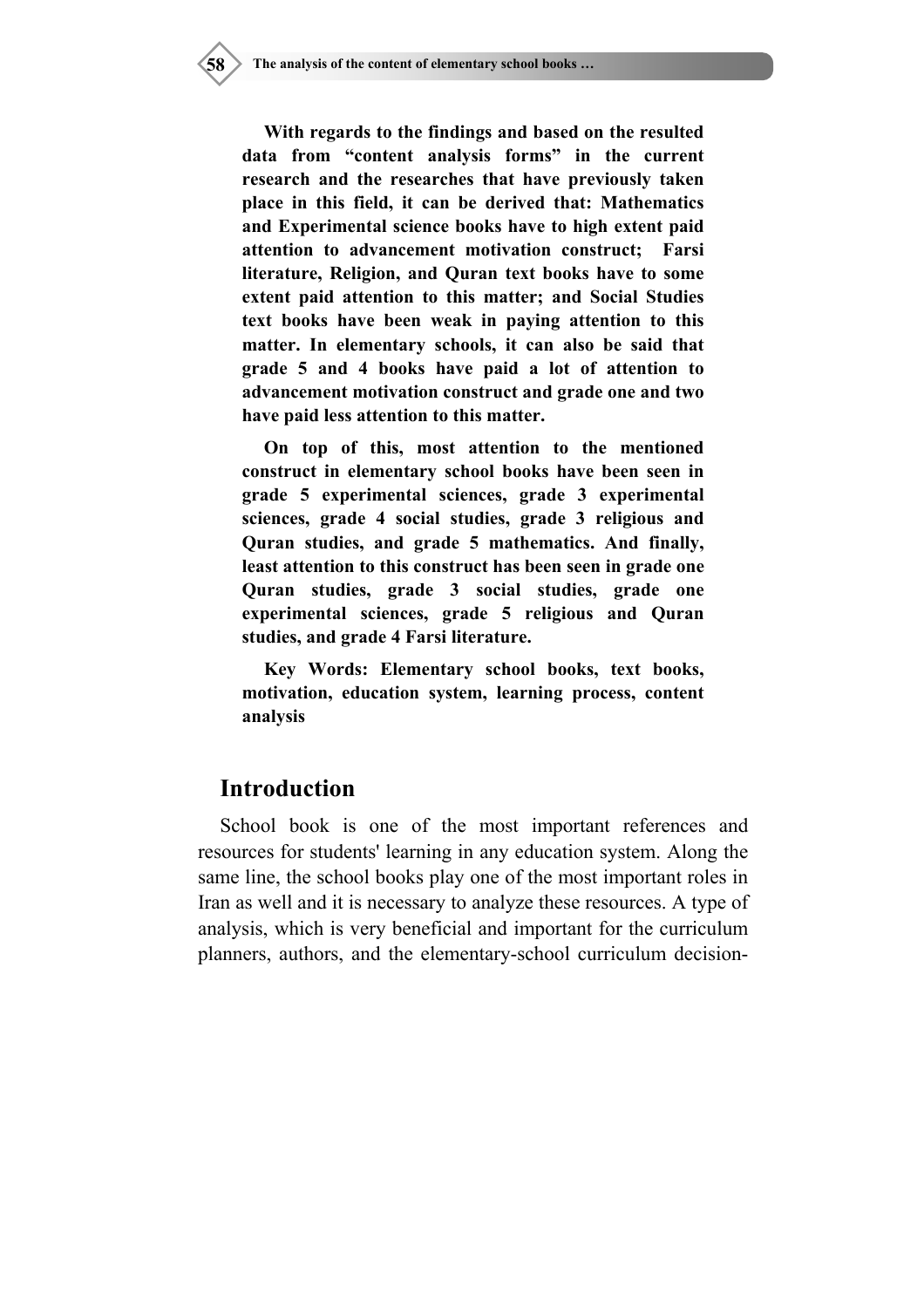makers, is "content analysis". Content analysis aids in scientific and practical investigation of the concepts, motives, needs, attitudes, and all mentioned pieces in the educational content of books. This is so that these items can be compared with the curriculum plans in the elementary school education. This research has investigated and analyzed the content of school books in the elementary school in the aspect of paying attention to achievement motivation construct and its components.

One of the items that "identification of human behavior" needs and is paid attention to in school books, is "achievement motive". Scientific study about this motive was first stated by Murray. Murray (1938) believed that "need for achievement is consisted of defeating the obstacles, reaching for high standards, competing with others and moving ahead of them, and living with high standards". (Rio, Translated by Mohammadi, 1997). McClelland (1961, 1965) and John Atkinson (1965) believe that the motive for achievement is seeking success in comparison with a high standard. Considering the researches conducted by McClelland it can be said that achievement motive is the result of school books, children's literature, and parent's educational methods. By realizing that school books are of the most important references and resources for students' learning in the current education system, they can be considered one of the most important causes for suggesting students' achievement motive.

The chief aim in this research is the analysis of Iranian elementary school books content in order to investigate the amount of attention these books pay to the "motivation construct for the country's achievement and its components".

## **The Meaning of Achievement Motive**

Achievement motive is the desire and eagerness, or the effort an individual shows in order to reach a goal or to have control over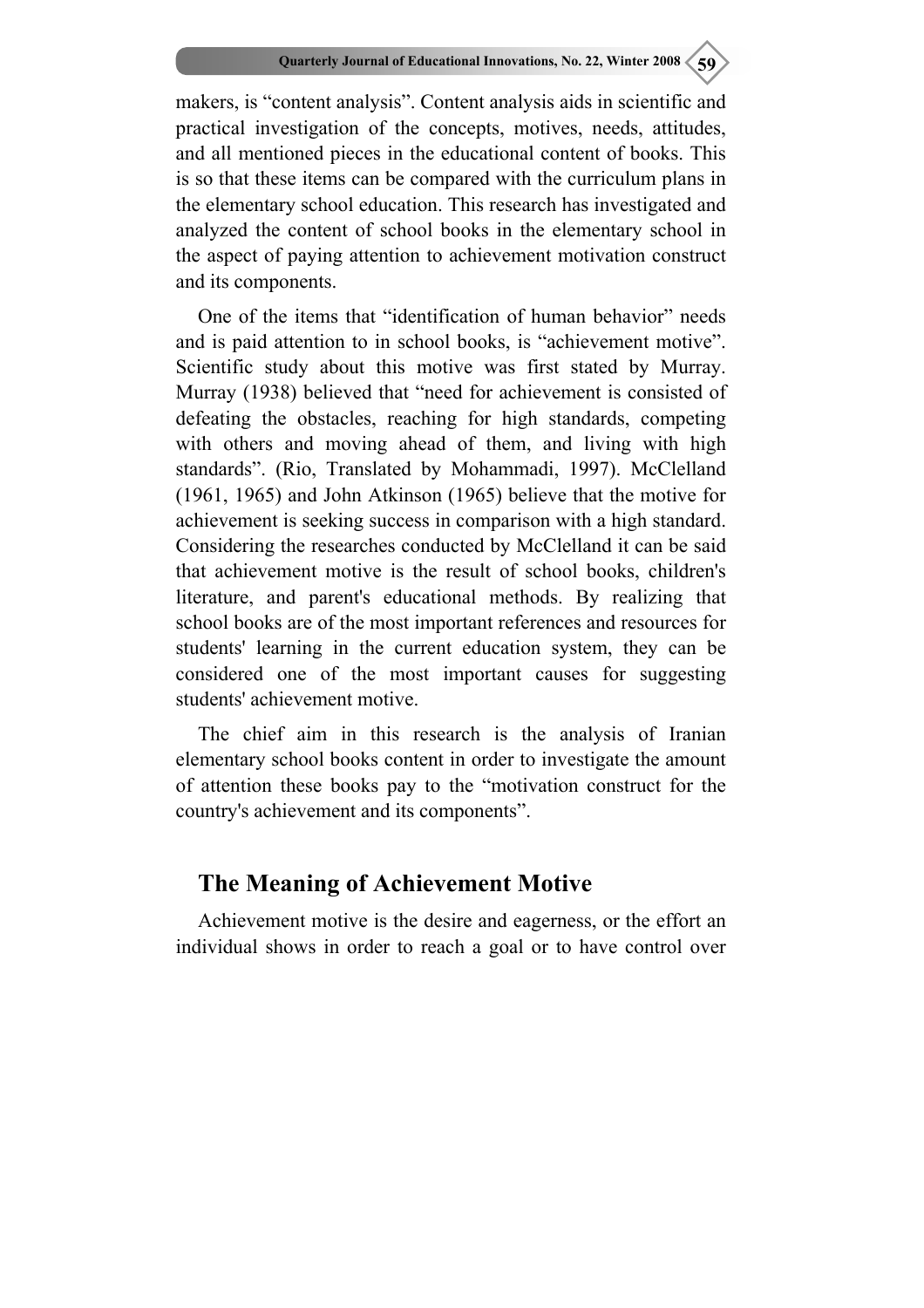**60** The analysis of the content of elementary school books ...

objects, matters, individuals, thoughts, or a very high standard. (Wilder, 1989)

In Murray's belief (as Hejell and Zigler, 1992 narrate) the achievement motive is the motive that defeats obstacles and battles what is famous as "difficult".

Korman (1974) believes that achievement motive is consisted of a wish for moving ahead of a special behavior which has become a base or standard (Korman, Translated by Shokre-Kon, 1991).

Robins (1993) believes that the achievement motive is a desire for leaping ahead of others and an effort for reaching success and achievement, with regards to certain standards.

McClelland (1965) was interested in how the achievement motive was created and what the social outcome of such motive is. His efforts were firstly concentrated on to identify the motive that causes one individual to have more interest for work compared to another person; and then clarify whether such motive can be created in people who have no interest in working.

Atkinson (1964) expanded McClelland's studies in the field of achievement motive. In his opinion, people can be moved in two ways; a group by seeking success and a group by avoiding defeat.

For establishing the motive for achievement, Weiner stresses on the concept of finding the reason in two areas of "success" and "defeat" and says that the documents individuals have of the reasons for their success or defeat are important causes that determine both their behaviors that crave toward achievement and their future expectations from their activities.

Spence and Helmrich (1978) rejected this assumption that the achievement motive is a simple construct and stated that the achievement motive consists of a multi-aspect construct.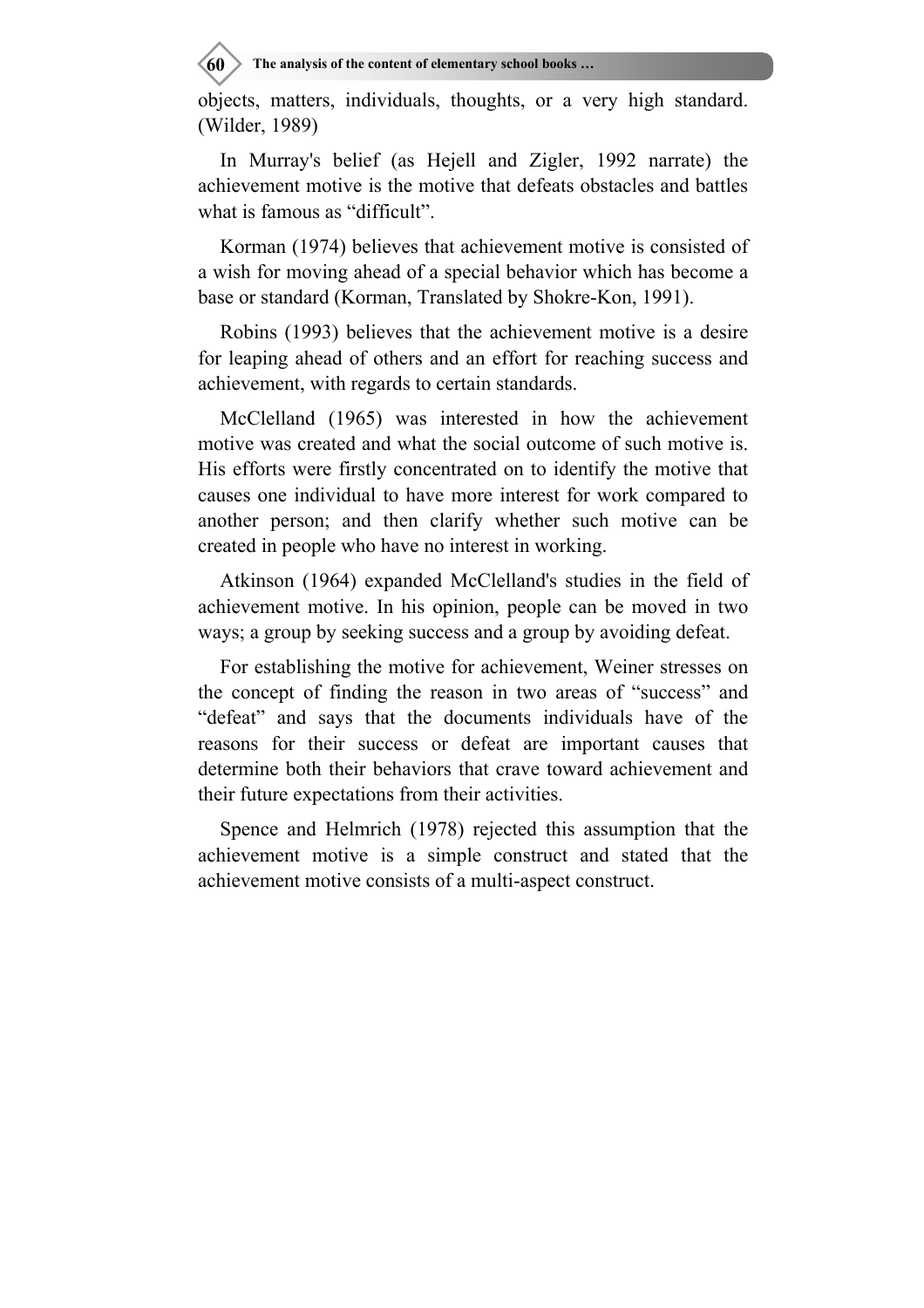Feld, Ruhland, and Gold (1967) and Ruble concluded from their studies that the achievement motive can be of two types: internal or external.

Reinor and Entin (1983) stated that the predicting of the characteristics of a path identifies the individual's amount of success in future. Reinor (1970) points out that any achievement goal that is far in terms of reaching is less important than a goal that is in near future (Rio, Translated by Seyyed-Mohammadi, 1997).

Herman (1997) identified the ten evident characteristics that persons with high achievement motive possess compared to those who have low achievement motive. He did this based on theoretic and experimental basis which was available for achievement need. He also put the related researches under more investigation. The ten characteristics include:

1- High level of wish; 2- Strong motive for moving up; 3- Longterm preservation and endurance in facing assignments with midrange difficulty level; 4- Interest for doing the halted work; 5- Possessing a dynamic understanding of time and realizing that matters happen quickly; 6- Having understanding of the future; 7- Doing a task in the right way; 8- Paying attention to the basis for selecting a friend, colleague, and a model; 9- Re-understanding through good activity in work; and 10- Behavior that consists of taking low amount of risk. Based on this, Herman produced the questionnaire of assessment of need for achievement, which is one of the most popular pen-and-paper questionnaires. (Hooman, 2001).

With regards to the mentioned variety of theories above, the ten components for the achievement motive construct have been put under investigation according to the description that has been mentioned in the "research methodology" section.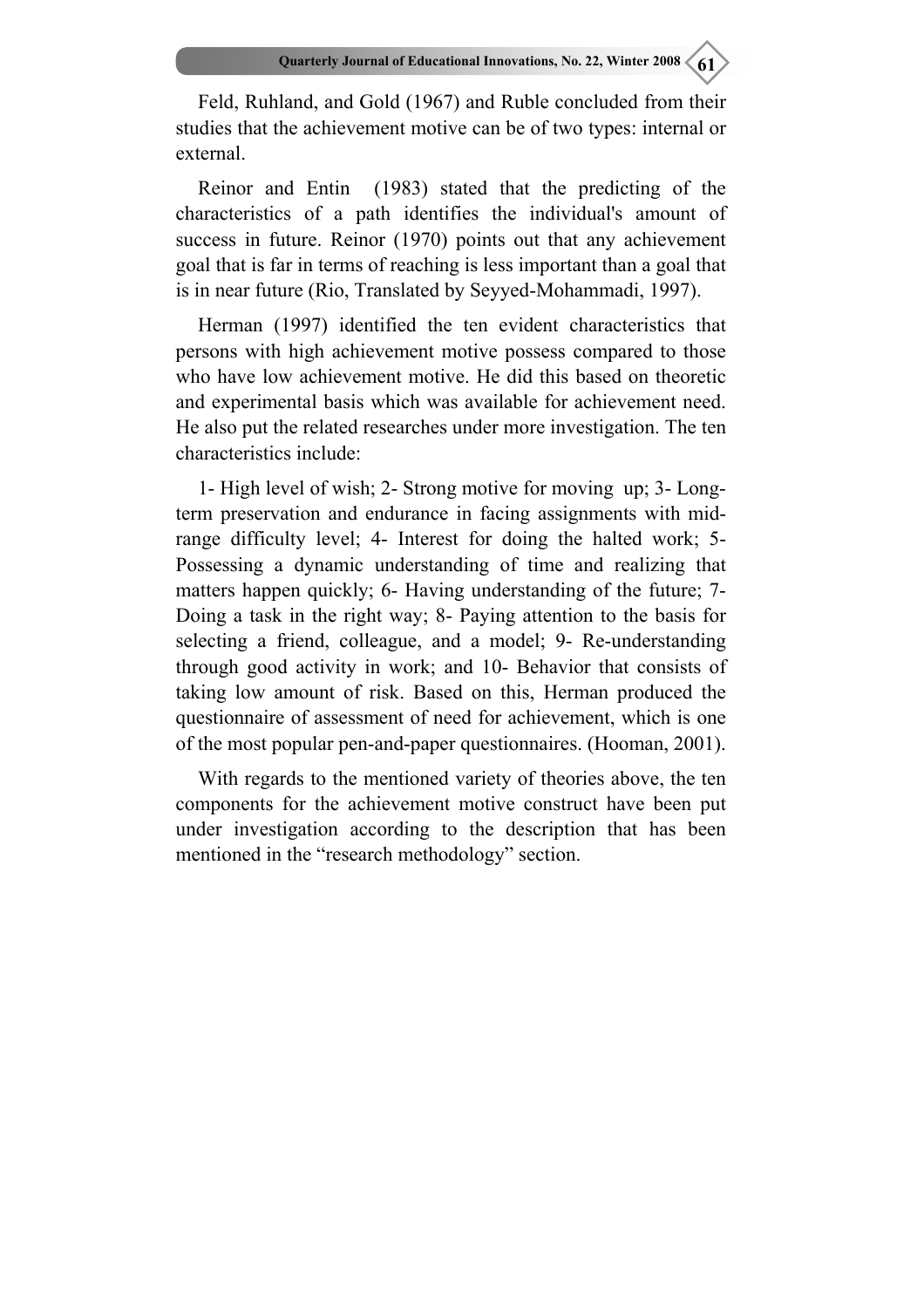## **Method**

In this research, content of elementary school books have been checked and put under investigation and content analysis by regarding the achievement motive construct and its components, including: 1- High level of wish; 2- Strong motive for moving up; 3- Long-term preservation and endurance in facing assignments with mid-range difficulty level; 4- Interest for doing the halted work; 5- Possessing a dynamic understanding of time and realizing that matters happen quickly; 6- Having understanding of the future; 7- Doing a task in the right way; 8- Paying attention to the basis for selecting a friend, colleague, and a model; 9- Re-understanding through good activity in work; and 10- Behavior that consists of taking low amount of risk. Considering the essence of the study, the content analysis research methodology has been used.

The statistical population, sample, and sampling method

The research's statistical population includes all 27 elementary school books during the 2001-2002 school year. The set of books was consisted of the Religious-teachings, Quran, Farsi, Social and civic studies, experimental sciences, and mathematics.

In this way, the complete statistical population (elementary school books) were investigated and analyzed by content based on the attention they give to the achievement motive construct and its components.

## **Measurement Instruments**

In order to analyze the content of the mentioned books for their attention to the achievement motive construct, in this research, the check list for content analysis has been used, which is built based on scientific basis of the achievement motive and its theories. This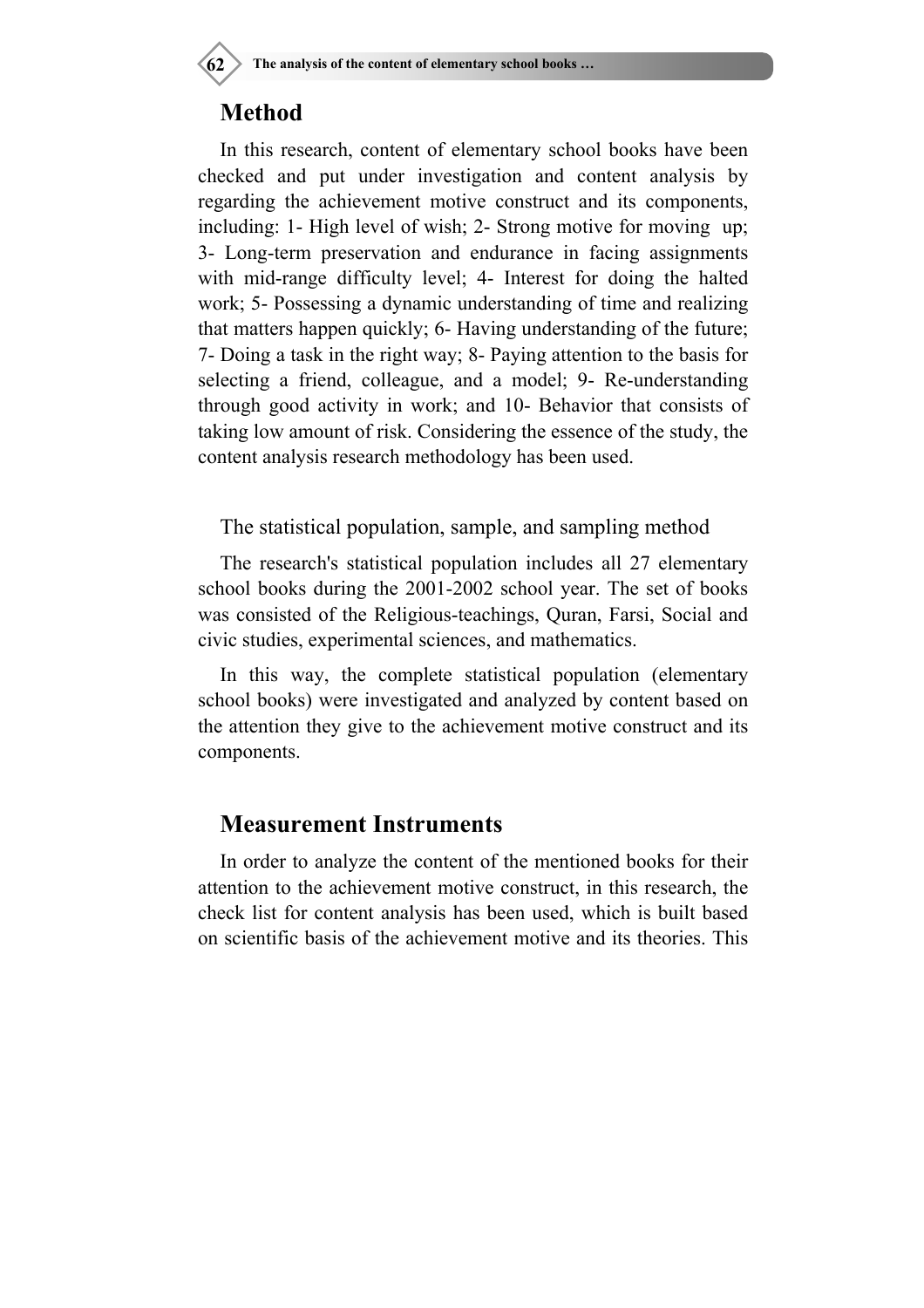tool includes ten components and 125 secondary-components, which are prepared and constructed based on the definition of achievement motive construct and its theories.

## **Research Findings**

The research findings based on the research questions are provided as follows:

1- How much attention have the content of grade one, two, and three school books paid to the amount of achievement motive construct and its components?

With respect to the achievement motive construct components, the content analysis of grade one, grade two, and grade three elementary school books shows that the most amount of frequency in grade one school books is related to foreseeing components with 14.4 percent and the lowest amount of frequency is related to the components dynamic understanding of time with 1.38 percent. As well, the most amount of abundance in grade one primary school books is that of Farsi books and the least abundance is related to Religious Studies and Quran.

With respect to the achievement motive construct components, the content analysis of grade two elementary school books shows that the most amount of frequency in grade two school books is related to "interest for continuing an unfinished task" components with 18.16 percent and the lowest amount of frequency is related to the components attention to the competency basis for selecting a friend with 2.14 percent. As well, the most amount of abundance in grade two primary school books is that of Religious Studies and Quran books and the least abundance is related to Experimental Sciences book.

With respect to the achievement motive construct components, the content analysis of grade three, four, and five elementary school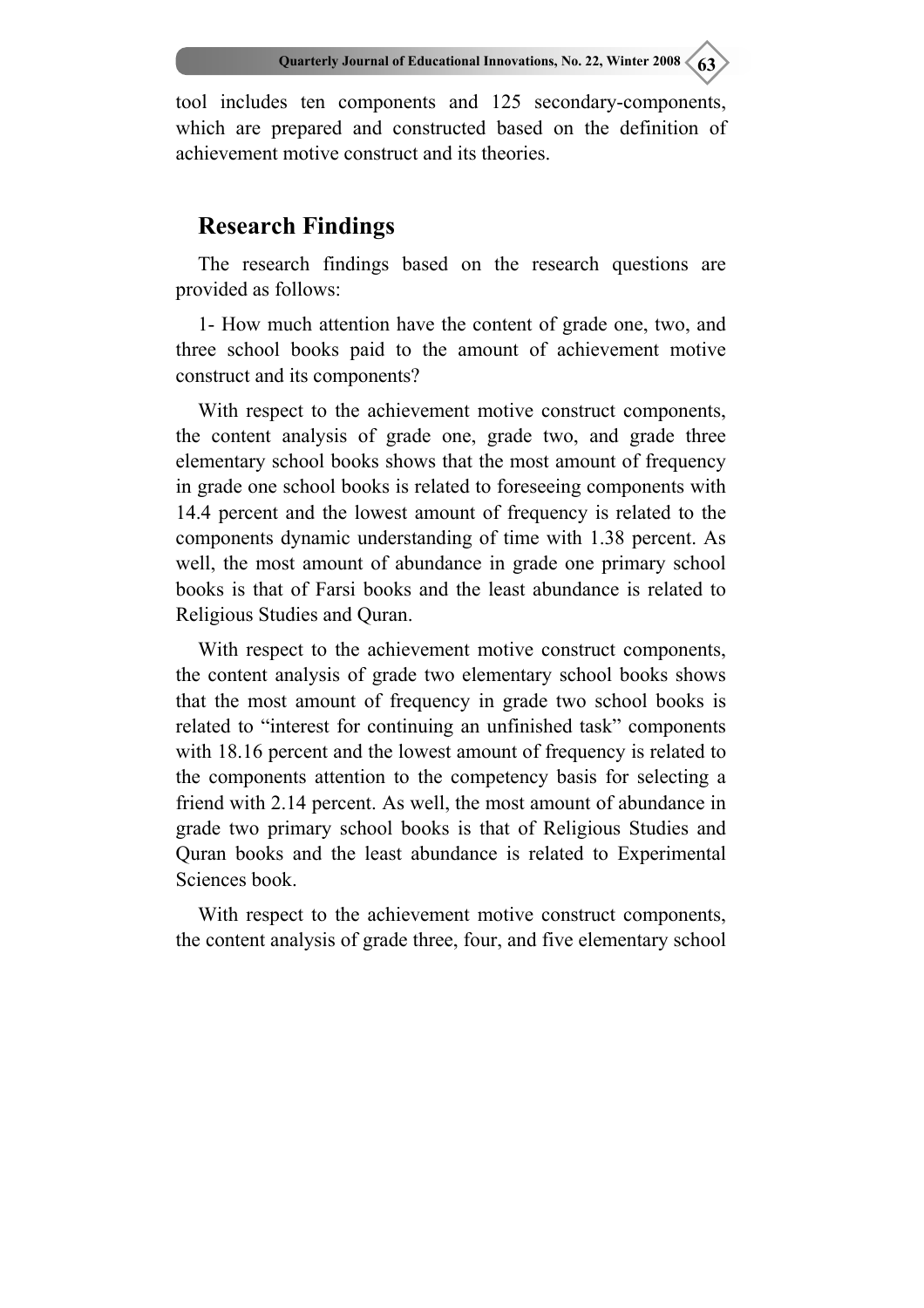## **64** The analysis of the content of elementary school books ...

books shows that the most amount of frequency in grade three school books is related to "preservation" components with 14.5 percent and the lowest amount of frequency is related to the components promotion-seeking with 4.2 percent. As well, the most amount of abundance in grade three primary school books is that of Experimental Sciences book and the least abundance is related to Social and Civic Studies book.

2- How much attention have the content of grade four, and five school books paid to the amount of achievement motive construct and its components?

With respect to the achievement motive construct components, the content analysis of grade four elementary school books shows that the most amount of frequency in grade four school books is related to "preservation" components with 15 percent and the lowest amount of components is related to the dynamic components understanding of time with 3.20 percent. As well, the most amount of abundance in grade four primary school books is that of Social and Civic Studies book and the least abundance is related to Experimental Sciences book.

With respect to the achievement motive construct components, the content analysis of grade five elementary school books shows that the most amount of frequency in grade five school books is related to "interest for continuing an unfinished task" components with 15.95 percent and the lowest amount of frequency is related to the components paying attention to good competency basis for selecting a friend with 2.67 percent. As well, the most amount of abundance in grade five primary school books is that of Experimental Sciences book and the least abundance is related to Religious Studies and Quran book.

In general, the information on the primary school books content analysis for achievement motive construct components and the information on content analysis based on education level (grade) and the lessons shows an overall result. The conclusion is that the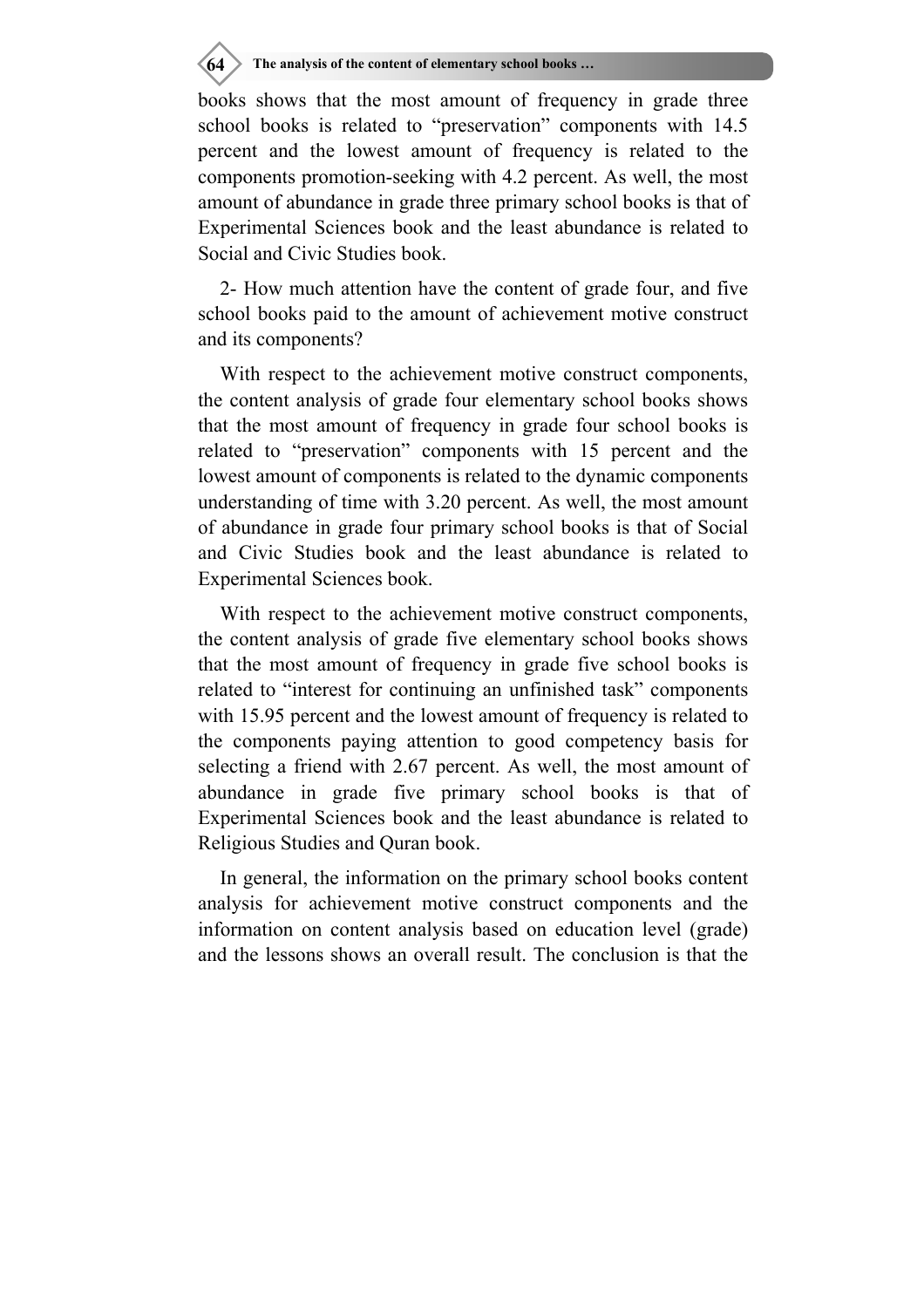most frequency for the achievement motive construct components in primary school books is related to the "interest for continuing an unfinished task", "preservation", "foreseeing", and "doing something well". The least abundance is related to dynamic components understanding of time, paying attention to competency basis in selecting a friend, and seeking promotion.

In addition to this the analyzed units related to achievement motives in primary school books state that the most amount abundance and attention to achievement motive construct components is related to grade five with 26.37 percent and the least abundance is related to grade one with 13.39 percent. As well the most abundance and attention to achievement motive construct components is related to the mathematics lessons with 23.11 percent, and the least abundance and attention is that of Social and Civic Studies with 12.99 percent.

#### **Discussion and Conclusion**

We can conclude based on the data provided by the content analysis forms that the math and experimental sciences books have to a high extent paid attention to the achievement motive construct in the school years under study. Farsi, and Religious Studies and Quran books have to a certain degree paid attention to it, and Social and Civic books have been weak in the aspect of paying attention to the construct. It can be said that from among the elementary school year's books, those of grade four and five have paid high attention to the achievement motive construct and those of grades one and two have done so to a lower degree.

From among the elementary school books the most amount of attention to the achievement construct motive has been found in the books with the following order: Grade five experimental sciences, Grade three experimental sciences, Grade four social and civic studies, Grade three religious studies and Quran, and Grade five mathematics. In contrast, the following books had the lowest